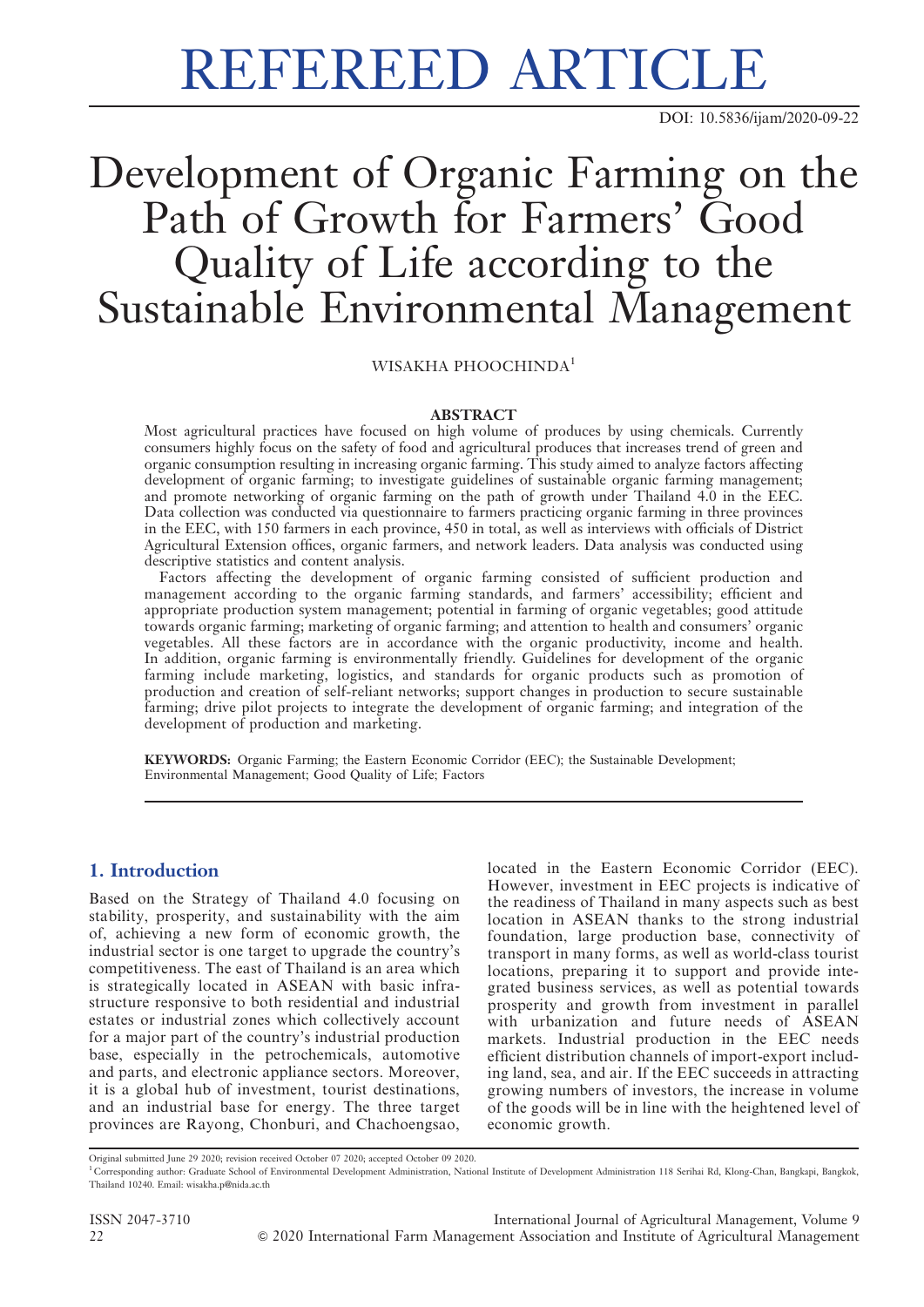The continual expansion of the population increases demand for and volume of agricultural products both for domestic consumption and export. Farmers and entrepreneurs must compete and accelerate the development of their produces to gain wide access to the market system. As a result, the agricultural system focuses on raising economic benefits. Farmers turn to agricultural chemicals to improve the quality of produces, increase output, prevent disease, and reduce the number of pests that cause damage to the farmers' produces. According to a report, Thailand ranks  $48<sup>th</sup>$  in the world agricultural output. However, it imports the highest quantity of agricultural chemicals in Southeast Asia and ranks fourth in the world in the use of pesticides (Thairath, 2018). This indiates that there is a tendency for farmers to continually increase the use of chemicals as they want their produces to be sufficient for the market demand and to be competitive with other farmers while dealing with the problems of climate change and the volatility of the economic system for survival, which both continue to impact the society and environment.

Most agricultural practices that focus on high volume of produces, with processes starting from plantation to production for consumption or further processing industries, all affect the environment. This includes energy consumption from the use of agricultural machinery, and danger from chemical fertilizers and chemical pesticides that cause sudden and chronic health problems among farmers who come into close contact with the chemicals, as well as contamination to consumers and in the environment such as soil pollution and water pollution, resulting in widespread negative impacts on the ecosystem. The quality of export produces both in the forms of fresh or processed fruits is affected by chemical residues. Due to these problems, consumers are concerned about their health and the health of the environment. Consumers highly focus on the safety of food and agricultural produces. This can be seen from the increasing trend of green consumption, consumption of organic fruits and vegetables, and organic products. Agricultural products are important to the health of farmers, producers, consumers, as well as to the country's economy and environment. As a result, farmers, producers, and entrepreneurs must focus on the shift of the agricultural sector toward safety, health, and sustainability. A study found that the three key performance indicators evince the transition away from conventional or chemical farming towards a sustainable form of farming; climatic impact, economic stability, and social stability (Cristache et al., 2018).

For the past many years, policies formulated by the government and agencies supervising agricultural products have focused on the promotion of farmers to reduce the use of agricultural chemicals and shift to more organic farming. Organic farming, mixed farming, sustainable farming, and natural farming all contribute to the agriculture that avoids using chemicals, synthetic substances, promotes the balance of agricultural eco-system, as well as contributes to sustainably increased value and volume of produces more than agriculture using chemicals (Chaimongkol, 2013). At the same time, the development of agricultural logistics consists of basic infrastructure and more facilities for agricultural logistics, trainings, promotion and development of farmers, as well as agricultural institutions that have the ability for management, marketing, network creation, and environmentally friendly operation. However, the operation of agricultural logistics and the creation of value-added in the supply chain still face limitations. Most farmers still lack knowledge, understanding, and skills required for efficient organic farming management in according with the study of Jesarati et al. (2018) which stated that organic agriculture is rapidly growing while the lack of knowledge and skills to manage organic farms and the lack of market opportunities for the organic products are the most important reasons. This has become an issue that corresponds to the development of Thailand's agricultural sector.

Therefore, this researcher is interested in studying factors affecting the development of organic farming on the path of growth under Thailand 4.0 for sustainable quality of life and environmental management in the three aforementioned provinces. The factors investigated are therefore used to propose guidelines to encourage and develop the organic farming as well as establish a network of organic farming in the EEC. There are areas with basic infrastructure that can facilitate the upgrading of the traditional agricultural sector into a higher quality agricultural system, one that is safe for the health of consumers and is environmentally friendly.

# 2. Methods

The methodology included a review of the literature on policies, measures, and guidelines relevant to organic farming by applying the principles of environmental management appropriate to the community in each area, compiling information on the development of the EEC, scope of target areas in the development of the EEC, as well as the development plan of the EEC of the three provinces to investigate the context and scope of the development of each area. After that, field trips to survey and collect both qualitative and quantitative data by random sampling of specific communities, covering agricultural communities in the areas in the agricultural pilot project were conducted. Other areas in the EEC by Ministry of the Interior and Ministry of Agriculture and Cooperatives namely Chachoengsao, Chonburi, and Rayong.

Data and information were collected by interviewing four groups of informants namely; (1) District Agricultural Extension Offices in Chachoengsao, Chonburi, and Rayong; (2) organic farmers in provinces outside the EEC; (3) networks of organic farmers in Chachoengsao, Chonburi, and Rayong; and (4) networks of organic farmers in provinces outside the EEC.

In addition, a questionnaire was used to gather data from farmers practicing organic farming in the three provinces in the EEC. There have been 102,711 farmers and so the sample size of the farmers was 400. The researcher used disproportional quota and accidental sampling to 150 farmers in each province, totaling 450 samples.

Tools used in this study i.e. interviewing form and questionnaire were validated by experts in the field.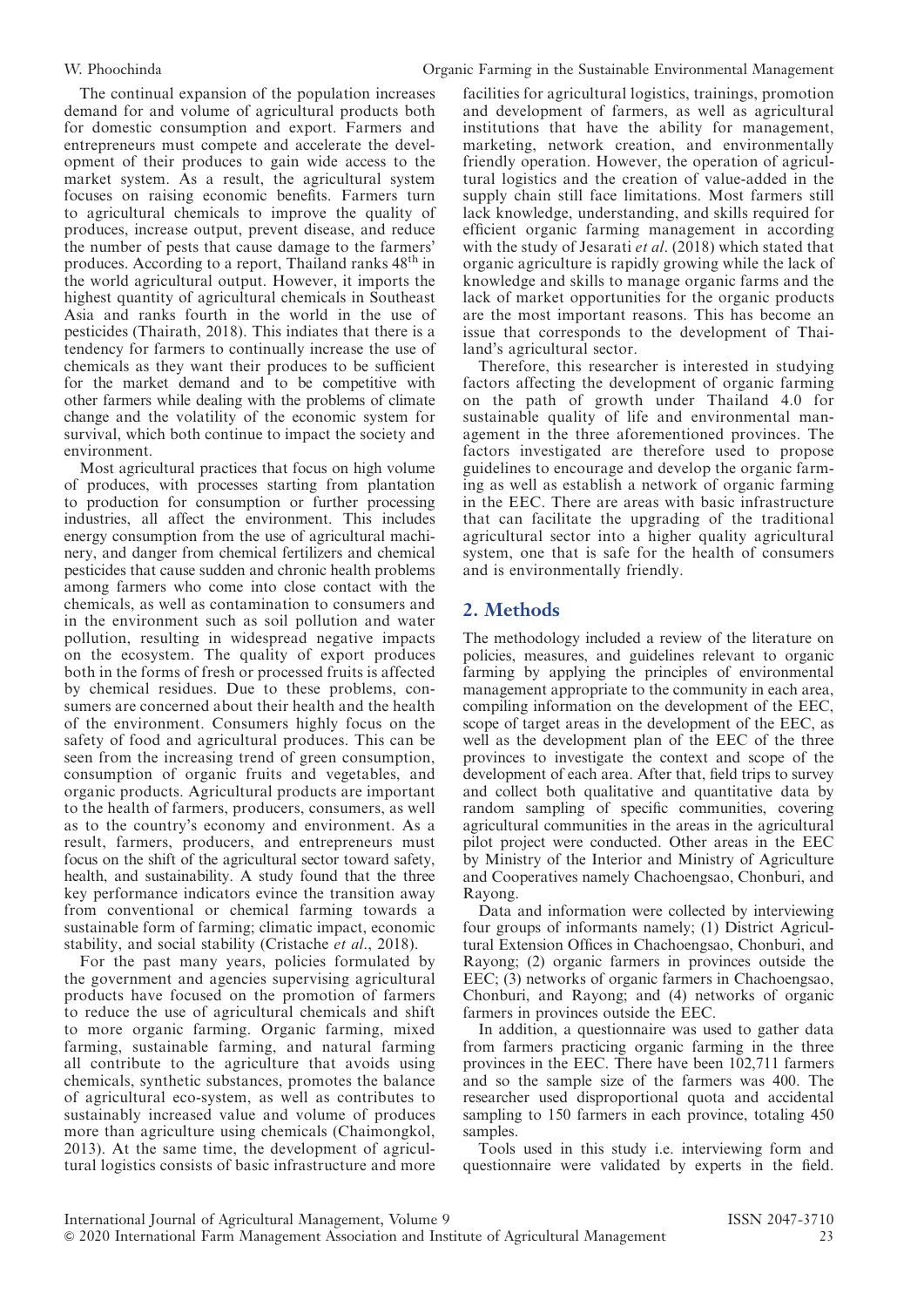IOC (Items Objective Congruence Index) was employed and it was above 0.5. In addition, questionnaire was tested with farmers who are outside the EEC areas and a reliability of questionnaire was about 0.803.

Data analysis of the results of the questionnaire and interviews was conducted by content analysis to group factors affecting organic farming and positive and negative effects of the organic farming. The descriptive statistics was also used to analyze the frequency of each factor and effect.

The conceptual framework used in the study is shown in Figure 1.



Figure 1: Conceptual Framework used in the study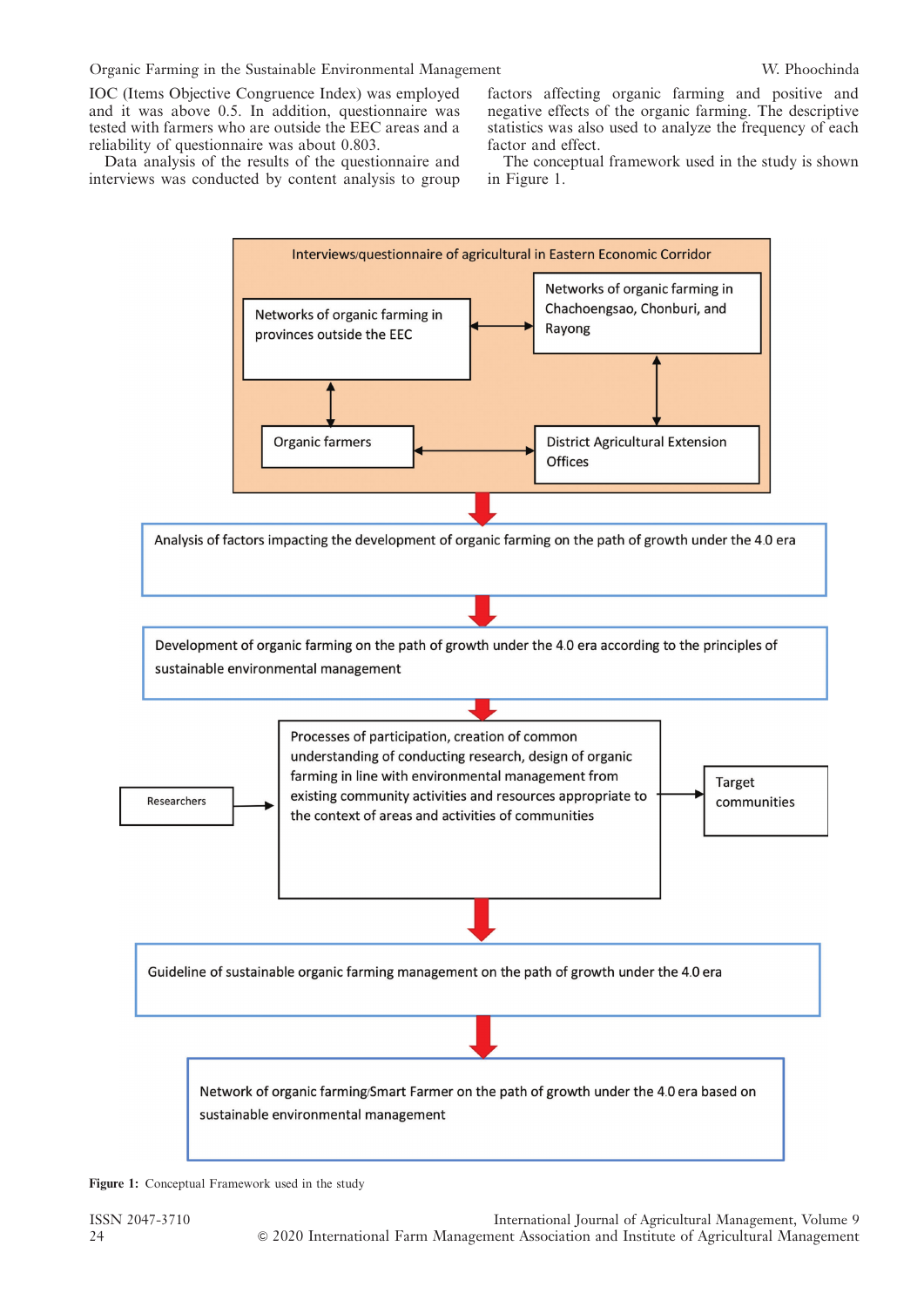## 3. Results and Discussion

#### 3.1 State of the Art of Organic Farming in the **EEC**

Based on field trips to compile data on the operation of development of organic farming networks in Chachoengsao, Chonburi, and Rayong, the researcher concludes a guideline to integrate organic farming networks in the EEC from the recommendations of the sample to Thailand 4.0 Development Plan, as referenced by the Permanent Secretary for Agriculture and Cooperatives (2009). This includes the promotion of farmers to gain easy access to information, increased potential of sufficient production of agricultural products for domestic consumption, innovation and development including advanced technology, solutions to farmers' debt problems, modernization of existing rules and regulations, value-added for agricultural goods, improvement of production in line with climate change, focus on more research and development, and integration of work of all relevant ministries covering all dimensions.

The integration of the networks of organic farmers should operate with the private sector in cooperation with relevant agencies, including those at the center and at provincial levels, farmer groups, and academic institutions in the form of memorandums of cooperation to develop and strengthen organic farmers in local communities, and new farmer groups with potential to enter the organic farming system. This needs the government's support of production factors and basic infrastructure, academic knowledge, market linkage, funding sources, processing, budget, and personnel, as well as setting up local working groups to consider planning, production, marketing, standards, and budget as follows:

- 1. Provide the mechanism and networks to drive the development of organic farming for systematic, integrated supervision, production, and marketing of organic farming at local, provincial, and network levels in the form of sub-committees/working groups such as organic farming group at Sanam Chai Khet District. These should place importance on farmer communities as a main driving force with government agencies such as District Agricultural Extension Offices acting as supporting and facilitating agencies in various aspects, recruitment and nomination processes of farmer representatives and experts through considerations of the appropriateness of areas such as ''Doctor Ku,'' local wise people, and farmer representatives at Environmental Conservation Organization at Wang Chan District, Rayong.
- 2. Assess regular performance of the development of organic farming in order to use the results to improve the action plan for flexibility, and appropriateness amidst the fast-changing situations in the EEC.
- 3. Promote regional academic institutions as networks to drive the development of organic farming in collaboration with communities such as Kasetsart University. Kasetsart supports agricultural technology such as in the case of the installation of pumping stations and solar cells for farmers in Singhanart Sub-district, Lat Bua Luang District, Ayutthaya.

4. Arrange for the study of guidelines to establish the National Institute of Organic Farming Development similar to the royally initiated Center for Training and Development of Agricultural Occupation at Wat Yannasang Wararam as a major organization to drive the development of organic farming into the future.

3.2 Factors Affecting the Development of Organic Farming on the Path of Growth under Thailand 4.0 The results of the quantitative analysis by using questionnaire with 450 farmers in the three province of the EEC revealed the factors affecting the development of organic farming as follows: management of sufficient production factors in line with organic farming standards, and farmers' accessibility; efficient and appropriate management of production system, as well as farmers' knowledge and understanding of business operation of organic vegetables; and potential in producing organic vegetables and good attitude towards organic farming of relevant farmers, producers, and entrepreneurs in organic farming networks. These affecting factors are in accordance with the organic farming productivity and profitability and thus farmer income (Ullah et al., 2015). In addition, the factors included marketing of organic farming that facilitated the consumers and farmers to understand the health benefit of organic vegetables and expanded consumers' demand in line with the most important factors, which are the health factors for farmers to adopt organic farming (Cukur et al., 2019). Furthermore, there are crucial factors involving logistic management to support organic farming; consumers' concern for health and confidence in organic vegetables; robust groups and networks of organic vegetables in the EEC; pro-active communication and public relations that impacted the mechanism to drive organic farming development of all stakeholders in organic farming networks; clear and appropriate standards and certification system of organic vegetables; database on organic vegetables that was reliable and accessible, covering all dimensions; research that supported the development of organic farming; concrete and continuous support from public and private agencies; potential and good attitude toward organic farming of government officials involved in the development of organic farming; and policies and laws that supported and promoted the development of organic farming. Many other studies also mentioned environmental protection (Cukur *et al.*, 2019) which is one of the important factors for adoption of the organic farming as organic farming is an environmentally friendly form of agricultural management. It was confirmed by one study that the five major factors that influence the adoption of organic farming are economic, social, marketing, cultivation, and government policy with marketing and government policy factors being most crucial (Azam & Shaheen, 2019).

#### 3.3 Impact of the EEC on Organic Farming in Chachoengsao, Chonburi, and Rayong

The results from the questionnaires and the interviews revealed the positive and negative effects of the organic farming as shown in Table 1. According to the government's targets, the EEC areas would be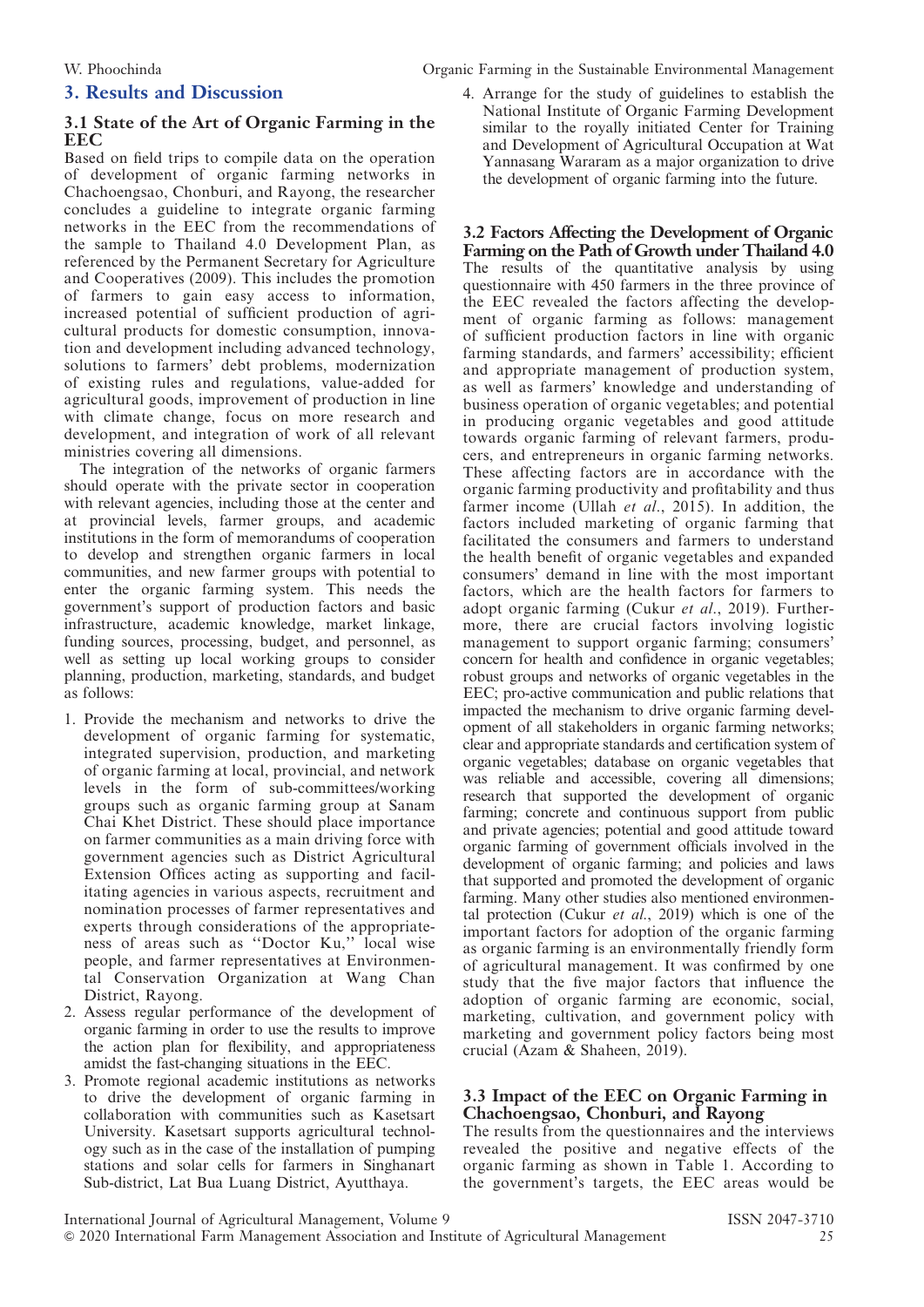#### Table 1: Positive and Negative effects of the organic farming

| <b>Positive affect</b>                                                                                                                                                                                                                                                                                                                                                                                                                                                                     | <b>Negative affect</b>                                                                                                                                                                                                                                                                       |
|--------------------------------------------------------------------------------------------------------------------------------------------------------------------------------------------------------------------------------------------------------------------------------------------------------------------------------------------------------------------------------------------------------------------------------------------------------------------------------------------|----------------------------------------------------------------------------------------------------------------------------------------------------------------------------------------------------------------------------------------------------------------------------------------------|
| - Growth of industries focusing on the application of new<br>agriculture-based technology such as use of sensors to<br>measure soil quality and volume of water, advanced<br>techniques to analyze data, and automatic system.                                                                                                                                                                                                                                                             | - The government's insufficient and discontinuous budget<br>support to develop potential and competitiveness in<br>agricultural and industrial sectors.                                                                                                                                      |
| - Research and development on biotechnology such as<br>improvement of plant and animal species, quality screening,<br>packaging, preservation of vegetables, fruits, and flowers<br>using advanced technology such as use of sensor system to<br>test meat in fruits, etc.                                                                                                                                                                                                                 | - Limited support and assistance from the government sector,<br>support might not cover the development of organic farming<br>which was unable to gain access to capital sources, resulting<br>in a lack of liquidity for the organic farming business and finally<br>going out of business. |
| - One of the areas with investment in transport, basic<br>infrastructure to create economic activities across dimensions,<br>resulting in expansion, attracting both domestic and foreign<br>investors.                                                                                                                                                                                                                                                                                    | - Pollution problems and global warming derived from the<br>industrial sector, impacting long-term development of organic<br>farming.                                                                                                                                                        |
| - Marketing and logistics that speedily distributed organic<br>products both by land and air, convenient and speedy<br>transport system to distribute products.                                                                                                                                                                                                                                                                                                                            | - Area expansion of industrial estates necessitated the move of<br>agricultural communities to the outside, reducing farmers' land<br>to earn living, etc.                                                                                                                                   |
| - Increased visits from tourists in the areas, providing good<br>opportunity for marketing of organic products.                                                                                                                                                                                                                                                                                                                                                                            | - Reduced labor force in organic farming due to the focus on<br>agricultural development using machine technology and<br>experts in specific fields.                                                                                                                                         |
| - Policy put in place to assist small entrepreneurs with SME<br>development fund according to the concept of civil state of<br>Chachoengsao to assist organic farmers, support SMEs to<br>develop towards high-valued agro industry according to the<br>National Strategy and Thailand Reform Strategy in line with<br>Thailand 4.0 Policy and as a fund to fulfill the needs of SMEs<br>engaging in organic farming who otherwise would not gain<br>access to regular sources of funding. | - Increased use of water resources due to immigration of<br>people from outside the EEC.                                                                                                                                                                                                     |
|                                                                                                                                                                                                                                                                                                                                                                                                                                                                                            | - Laws gave rights to many non-local entrepreneurs to own<br>land in the Eastern Special Development Zone, resulting in a<br>lack of security to control ownership or possessory rights of<br>locals, impacting the stability of resource ownership of local<br>communities.                 |
|                                                                                                                                                                                                                                                                                                                                                                                                                                                                                            | - No true participation process for farmers if the government<br>did not have the clear policy on the participation of farmers in<br>the development of organic farming.                                                                                                                     |
|                                                                                                                                                                                                                                                                                                                                                                                                                                                                                            | - Increased use of water resources due to immigration of<br>people from outside the EEC.                                                                                                                                                                                                     |
|                                                                                                                                                                                                                                                                                                                                                                                                                                                                                            | - The EEC Plan did not focus on small organic farming but<br>rather on large farming with no common benefit seen for small<br>farmers.                                                                                                                                                       |
|                                                                                                                                                                                                                                                                                                                                                                                                                                                                                            | - Lack of transfer of organic farming wisdom due to the fact<br>that the next generation turned to industrial jobs.                                                                                                                                                                          |
|                                                                                                                                                                                                                                                                                                                                                                                                                                                                                            | - Personnel of District and Sub-district Agricultural Extension<br>Offices lacked knowledge on organic farming so they could<br>not fully promote and support the development.                                                                                                               |

upgraded as the country's leading economic zone by combining industrial technology with IT, affecting the development of organic farming both positively and negatively.

#### 3.4 Guidelines to Develop Organic Farming according to the Principles of Sustainable Environmental Management in the EEC

Based on the study of the factors affecting the development of organic farming on the path of growth under Thailand 4.0 from the lessons learned from nationwide organic farming and in the EEC, two guidelines were developed that can be summarized as follows:

- 1. Promotion of production, marketing, logistics, and standards of organic products.
- Promote production and create networks of selfreliance both by promoting and supporting production

factors necessary for organic production, and creation and linkage of organic farming which would assist the grouping of farmers to practice organic farming and link with networks, as well as reduce reliance on external production factors. Moreover, marketing channels and price guarantees were developed to accommodate the excess of community and local produce in order to help farmers.

 Promote the shift of production to secure and sustainable agriculture such as projects to promote organic farming and production of safe products, projects to promote the use of organic substances in place of agricultural chemicals, projects of learning centers for organic livestock, creation of networks to connect and exchange learning towards selfreliance with government agencies such as Department of Agriculture, Department of Agricultural Extension, Land Development Department, and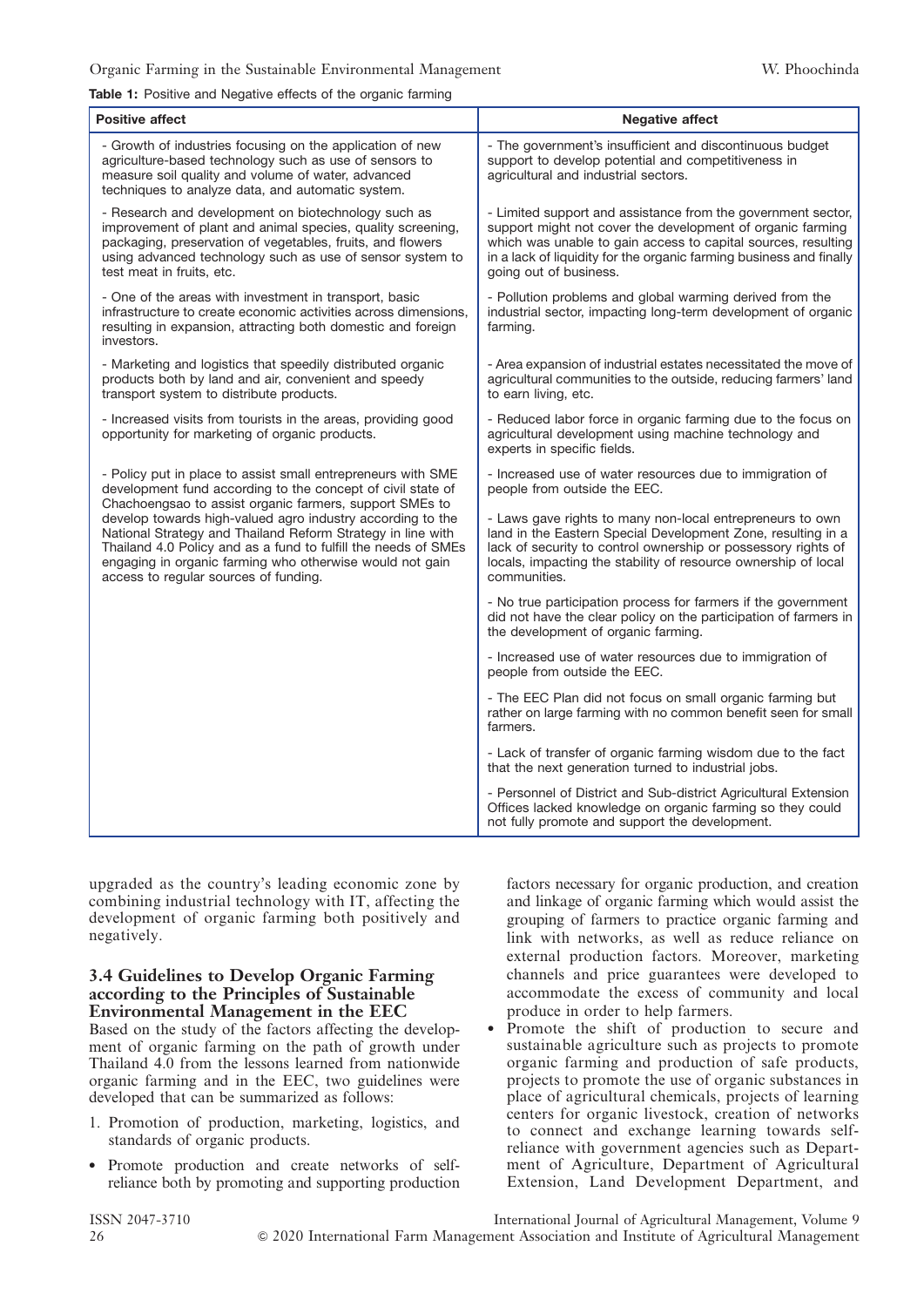Department of Livestock Development as supporting agencies.

- Drive pilot projects to integrate the systematic development of organic farming at area level such as the project to forge skills and promote agricultural occupation in Wang Chan District, Rayong. The project generated income for small farmers. It was one of the projects operated by Ministry of Agriculture and Cooperatives to allow farmers to learn and adapt in the social, economic, natural, and changing environmental contexts for a sustainable future. This project enhanced the development as occupations by establishing guidelines to develop projects based on community cooperation, leading to job security, and increased income, in parallel with local environmental protection as true heritage for the next generation. It provided sustainability for those practicing agricultural occupation. It was the major component of good quality of life by espousing the royally initiated concept or the King's Philosophy for the maximum use of the areas, distribution of opportunities, upgrading of farmers' income, as well as rehabilitation of the eco-system.
- Drive the integration of the development of production and marketing with area based joint cooperation which includes processing, distribution, and selling of organic products (Dunn et al., 2014) without overlapping, and with the maximum use of budget. Promotion was therefore integrated to produce agricultural products in the form of organic products in areas with potential and readiness to support farmers' self-reliance, job security, income generation for farmers, as well as creation of value-added for organic products, and robust health.
- Fertilizer management for organic farming. The country's organic farming development focused on soil improvement by mostly using organic matters in the form of organic fertilizer in parallel with bio-fertilizer which usually lacked plants' main nutrients such as nitrogen, phosphorous, and potassium. Therefore, relevant agencies should study the use of minerals and soil nutrients. Research had been conducted on the efficiency of plants' nutrients namely minerals and soil nutrients and enforcement of regulations on the export of these minerals to maximize the development of the country's organic farming.
- Transport process from farmer groups or members to markets of organic farming networks. A database must be managed to predict the customers' demand for production. The effect related to logistics transport included transport costs, utility service costs, and volatility of exchange rates.
- 2. Provision of the knowledge and innovation management consisted of the following:
- Research and development with major contributions such as increased potential for innovation-based entrepreneurs, research and development on systems, production and standards of organic products, promotion of the use of organic substances to reduce the use of chemicals in agriculture, support the research and development of in-depth foreign markets, etc. with government agencies such as Ministry of Agriculture and Cooperatives, Ministry of Commerce, and National Innovation Agency as the main agencies to drive the research and development.
- Public relations to enhance knowledge and understanding with major media campaigns to replace chemicals with organic substances and activities to promote knowledge of organic product marketing.
- Transfer of knowledge and develop potential of personnel with major contributions such as training for leaders of farmer groups and officials on the adoption of organic farming systems, workshops for local farmers in cooperation with lecturers from other agencies such as Ministry of Agriculture and Cooperatives.
- Compile and disseminate knowledge and innovation on organic farming for systematic knowledge management and beneficial dissemination to farmers and interested persons.
- Establish the center for organic farming knowledge management such as a center for local wisdom and the regional universities.

# 4. Conclussion

Factors affecting the development of organic farming on the path of growth for farmer's good quality of life consisted of sufficient production factor and management according to the organic farming standards, and with farmers' accessibility; efficient and appropriate production system management; potential in farming of organic vegetables; good attitude towards organic farming of both farmers and consumers; marketing for organic farming; attention to health and consumers' organic vegetables. Two major guidelines for developing organic farming according to the principle of sustainable environmental management in the EEC include: (1) promotion of production, marketing, logistics, and standards of organic products, e.g., pilot project and create networks of self-reliance; and (2) provision of knowledge and innovation management, e.g., R&D and a center for organic farming.

# 5. Suggestions

# 5.1 Policy Recommendations

The policy recommendations from the study consist of the following.

- 1. Ministry of Agriculture and Cooperatives should provide the opportunity for farmers and communities to participate in presenting their opinions on policy and planning, as well as systematic management of the projects related to organic farming policy.
- 2. Ministry of Agriculture and Cooperatives should formulate policy on the concrete and continual creation of knowledge about organic farming for operating officials.
- 3. Department of Agriculture should formulate policy on organic farming on the concept that good strategies must have diversities in order to respond to all groups of stakeholders.
- 4. Ministry of Agriculture and Cooperatives policy should systematically support organic farming such as production system, market system, consumption system, and standard system in parallel with the formulation of strategies to motivate farmers to shift from chemical-based farming to organic farming.

International Journal of Agricultural Management, Volume 9 ISSN 2047-3710 & 2020 International Farm Management Association and Institute of Agricultural Management 27